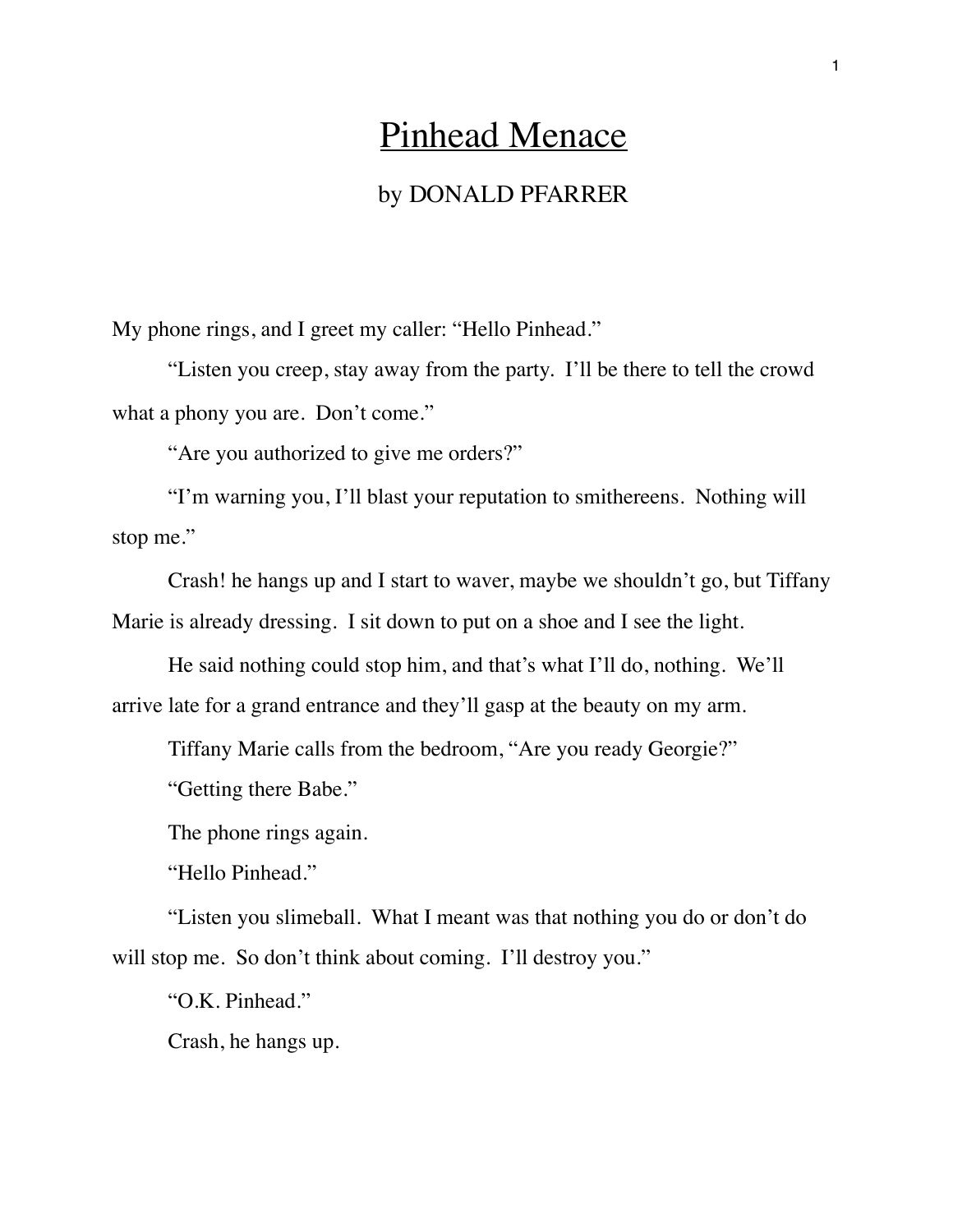So -- whirr whirr -- nothing I do or don't do can stop him. Does that mean I can't stop him? Wait. Nothing can stop him. What I do or don't do is included in nothing, assuming I do nothing. So nothing can stop him.

"Georgie, come zip me up."

To zip or unzip, that is the question. I do a little of both till she slaps my hand and scolds: "None of that, Big Boy."

She's gorgeous in a formfitting gold silk dress with plenty of butt and cleavage. Oh god and she's mine! Nobody knows that better than Pinhead, a man crippled by jealousy and envy.

I tell her what he's up to, and she says, "Nothing you could say about that jerk would surprise me."

Whirr whirr -- How can I surprise her by saying nothing about Pinhead or anybody else? I don't want to surprise her, it never entered my mind. Since I don't want to, I should do something, but what?

The phone rings.

"Yeah Pinhead."

"Listen you drip, you sleeze, you loser, if you walk in with that dream on your arm I'll tell everybody you don't deserve her. You are unworthy. She's a queen among womankind and you are nothing!"

Crash.

It's true I'm unworthy, I already knew that. Is there anything new in this latest rant? She's a queen, I'm a worm -- but in medieval times worm could mean *serpent*. Tell that to Pinhead. But why bother? If I'm nothing I can stop him, he said it himself. So I stick to my guns and do nothing. *Nothing* is nothing but a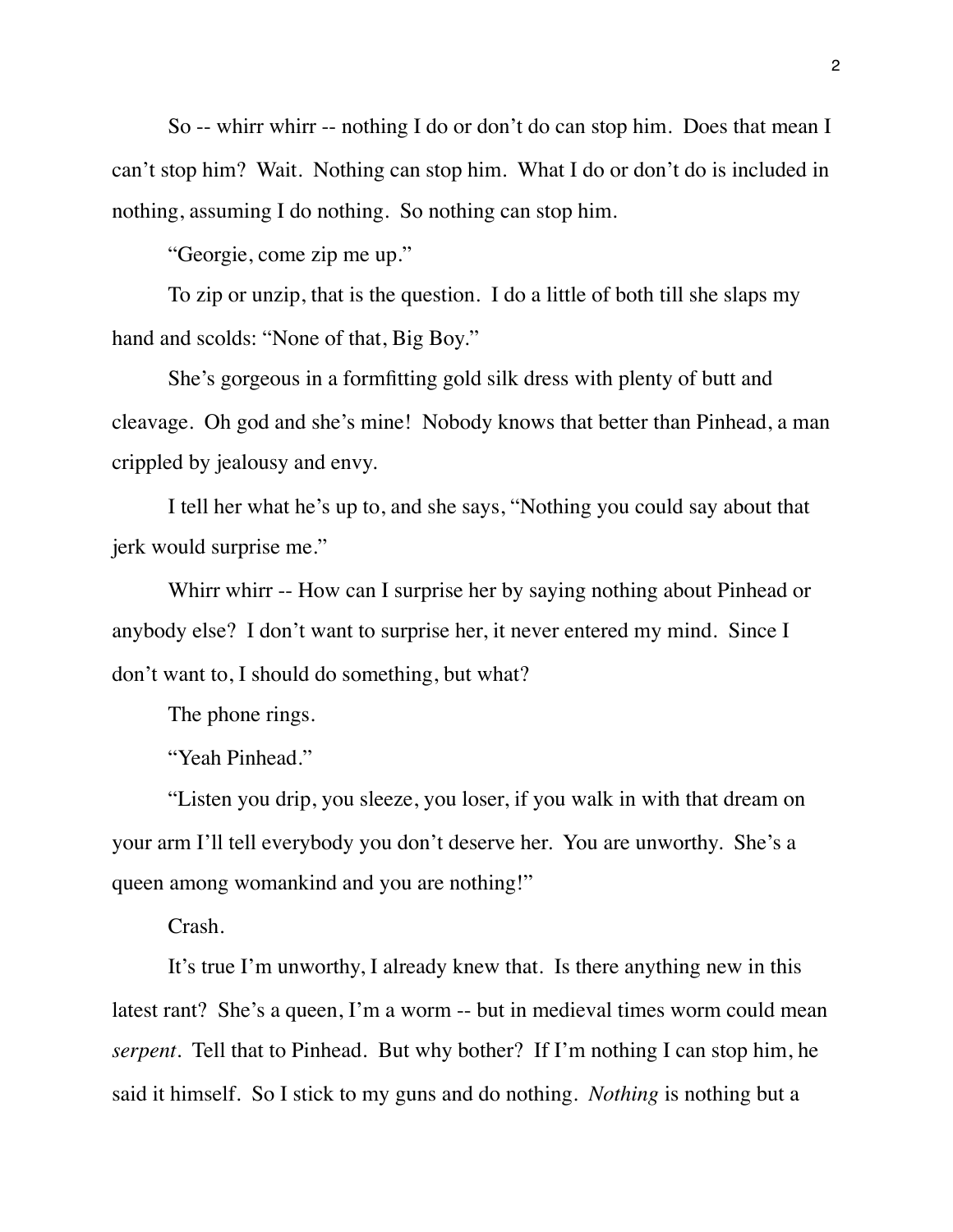contraction of no and thing. And that's what I do. We go to the party, and she is glorious. Nothing has ever surpassed her in beauty and elegance.

I see Pinhead "across a crowded room" and of course he does nothing, because he can't, because I didn't do anything.

When we get home I walk Bruno and I don't pick up after him because I didn't bring a bag, because I'm into doing nothing. It's dark, the neighbors will never know, unless they recognize Bruno's scat. Truly nothing is quite like it. Good old Bruno.

Tiffany Marie's in the bathroom and I hear shower sounds. The music of the spheres. I take a quick shower and slip into bed and wait in all innocence. My visions of Her Loveliness are interrupted by some deep thinking about the meaning of life. There must be thousands of books about that and nothing else, and if any board-certified philosophers are listening I'd welcome their comments. Not just anybody. I mean real philosophers. I can learn nothing from nobodies.

Oh god she's in *that* negligee! She's in beside me. I turn to her and she says softly,

"Georgie, let's just do nothing for a sec," and she looks longingly into my eyes, and that's all.

The more nothing we do the more I feel something where there was next to nothing.

"Tiffany Marie, nothing is beautiful, but couldn't we do something? I beg of you."

"But what would that be, Georgie?"